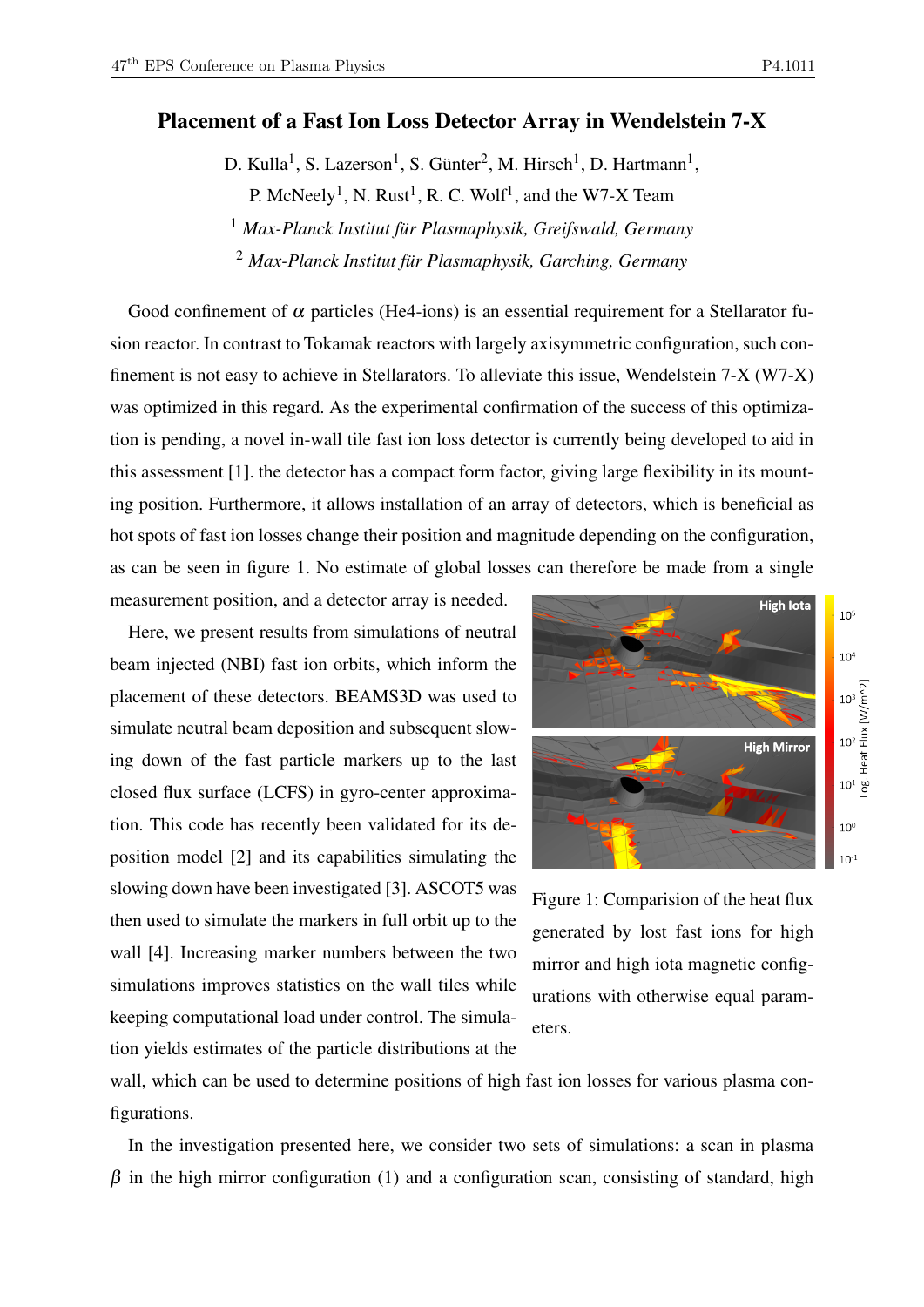

Figure 2: Spectra in  $B_{ref}$  of the initial injected fast ion population (high mirror configuration), as well as the thermalized and escaping populations at the last closed flux surface. The initial state shows that the NBI injects hardly any deeply trapped particles for either case.

mirror and high iota magnetic configurations (2). Each simulation was based on vacuum and equlibrium magnetic fields as well as neoclassical transport simulations for realistic profiles. Evaluation of the global losses in each simulation revealed an increase of lost particles with plasma β. For the high β case, the magnetic field becomes quasi-isodynamic, i.e. the radial guiding-center drift velocity of toroidally trapped particles should average to zero as the poloidal drift direction is unhindered. The property holds only for collisionless orbits however, and it requires high plasma pressure, i.e. high values of β.

To identify collisionless particle orbits, consider the following for the reflection point of a particle, where its velocity parallel to the magnetic field changes sign. The magnetic field at this point is denoted  $B_{\text{ref}}$ , and for the local magnetic field at the particle position *B* where  $v = v_{\perp}$ :

$$
B_{\rm ref} = B \frac{1/2mv^2}{1/2mv_{\perp}^2} = \frac{E_{\rm kin, ref}}{\mu} = B \frac{v^2}{v_{\perp}^2}.
$$
 (1)

Where *m* is the particle mass,  $v_{\perp}$  its velocity perpendicular to the magnetic field, and  $E_{\text{kin,ref}}$ the kinetic energy. The subscript indicates that in the reflection point, all kinetic energy is perpendicular to the field. As both the kinetic energy and magnetic moment are conserved quantities in an adiabatic field, collisionless particle orbits can be classified according to  $B_{\text{ref}}$  [5].

In figure 2, the deeply trapped, trapped-passing boundary and passing particles are distinguished by the minimum and maximum magnetic field of the bean-shaped cross-section. Along the filed lines, the maximum field strengths occur there, so it acts as the barrier between Stellarator symmetric sections (field period). If a particle has a  $B_{\text{ref}}$  value lower than the minimum field of the bean, it is trapped in a single field period and thus considered deeply trapped here.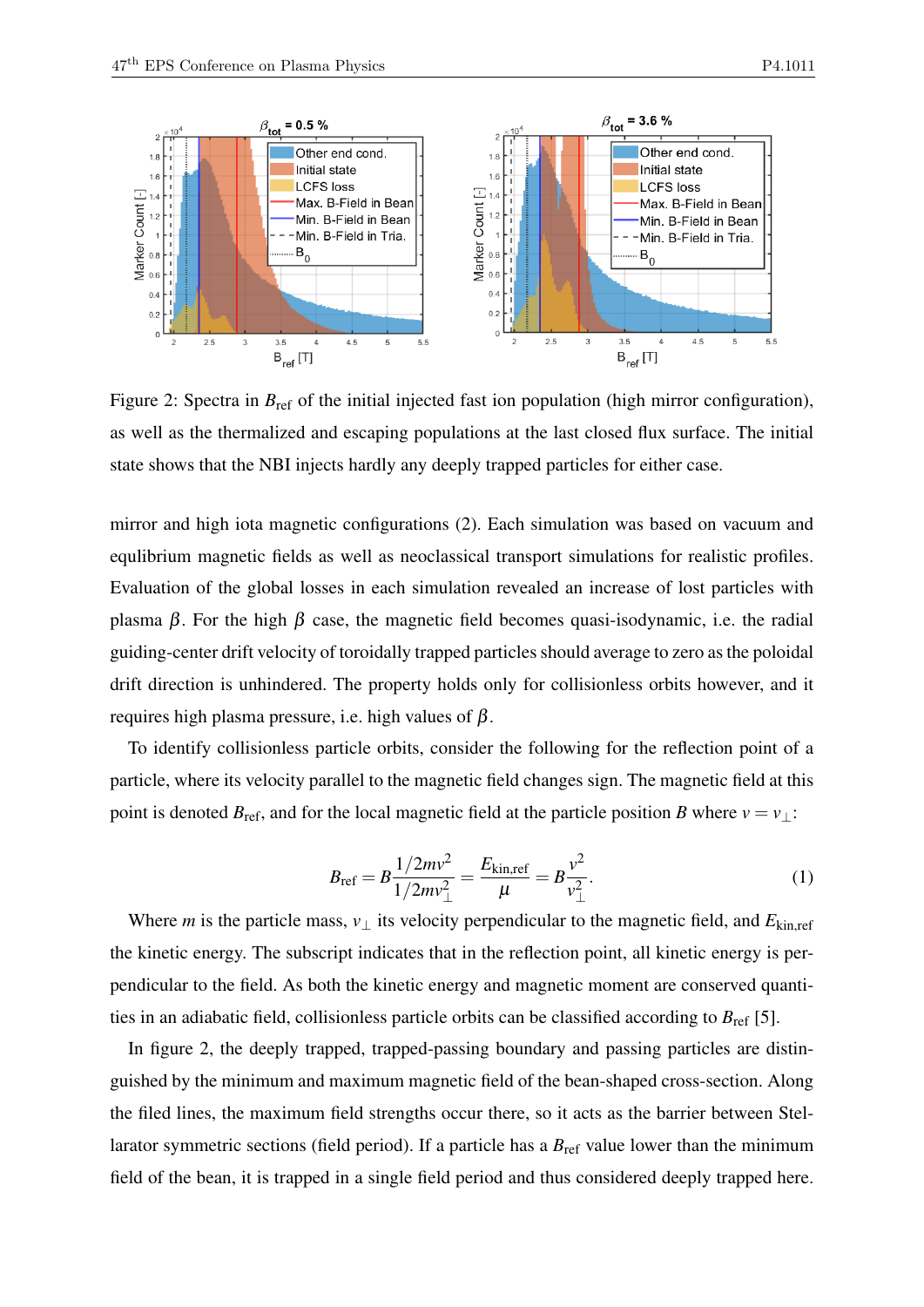The figure shows that barely any such particle orbits are present in the initial state after being injected by the NBI system. However these orbits are populated by slowing down and pitchangle scattering processes in the collisional plasma. From the two spectra shown in figure 2 it is clear that the particle losses increase with plasma  $\beta$ , but mainly do so in the trapped-passing region. This increase is not caused by an increase in NBI deposition: Comparing the ratios of ionized particle flux (fast particles generated by the NBI) to that of particles exiting the LCFS we see an increase from 7.4% (low  $\beta$ ) to 12.9% (high  $\beta$ ). This fraction should stay constant if the rise was caused by the increased deposition at high densities.

Even though the quasi-isodynamic behaviour most likely will not be observable with NBI particles, the experimental experience from previous operations still makes the construction of a detector array for it worthwhile. The array shown in figure 3 consists of 16 detectors in total, including three toroidal arrays with five detectors each. From the simulation data, the reproduction of the global losses by the array can be determined. The marker weight (particle flux) is investigated here, as the detectors will measure current, which is proportional to particle flux.

Figure 4 shows that the array qualitatively reproduces the losses for all plasma configurations under consideration here except the  $\beta = 0.5\%$ case. It has a higher amplitude in the detected weight than the  $\beta = 2.0\%$  case, while the total weight is a little lower for the lower  $\beta$  configuration. When excluding the green marked positions, the losses are qualitatively reproduced for the three cases. Over all runs, the detected weight is roughly 0.5% of the global weight. It corresponds to all markers in the selected areas shown in 3. The actual measurements will thus have a much lower



Figure 3: View of the detector positions. TA indicates a toroidal array.



Figure 4: Comparison of detected to global lost marker weight (particles/s). Note the different scales for the vertical axes.

fraction due to the detector aperture and geometry not considered here.

The configuration dependence of losses observed in figure 1 is also clearly visible in figure